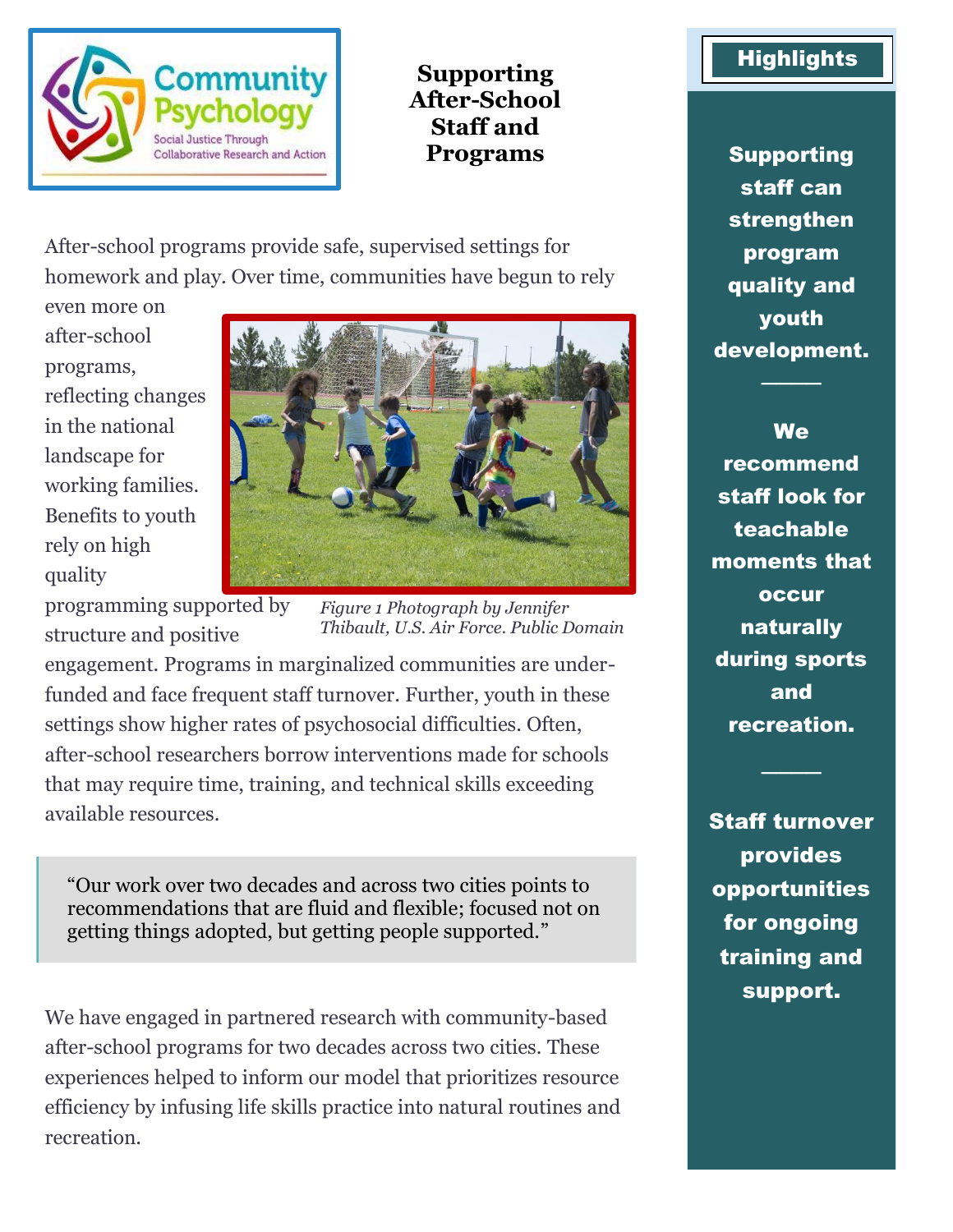It can be hard for after-school programs to adopt big and complex evidence-based curriculum designed for and tested in schools. Instead, we have found that programs require support that considers frequent changes to staffing, enrollment and resources. With these in mind, **we encourage staff to look for teachable moments that occur naturally during sports and recreation to promote life skill development**.

*We focus on three basic skills: emotion regulation, communication, and problem solving.* 

**Emotion Regulation** involves skills that help us identify, label and express how we feel; observe, interpret and sympathize with how others feel; think flexibly about different possible interpretations of a situation; and use relaxation tools – like slow, deep breaths – to calm our minds and bodies when we feel upset.

Verbal and nonverbal **Communication** is important to maintain healthy relationships. It may look and sound different with different people (such as friends or family), but effective communication is clear, calm, confident and respectful. We encourage youth to express themselves with intention and thoughtfulness, and to avoid passive, impulsive, aggressive, or impatient reactions – i.e., say what you mean and mean what you say.

**Problem Solving** is the skill most common to evidence-based prevention and mental health

# HOW DID A COMMUNITY PSYCHOLOGY PERSPECTIVE INFORM YOUR UNDERSTANDING OF THE ISSUES, RESULTS, AND IMPLICATIONS?

We are guided by three questions embracing a community psychology perspective.

1. What are the goals and priorities of our community partner? Instead of replacing after-school activities with new mental health curriculum, we leverage teachable moments inherent to program relationships, routines, and recreation.

2. What program strengths and resources are available? We value the skills, commitment and good intentions of after-school staff, and we offer recommendations informed by local voices.

3. How can we align mental health content with program strengths and goals? Instead of large, complex interventions, we offer small adjustments to current practice that we hope fit easily into natural routines, require minimal resources, and allow for creative, flexible adaptation.

treatment; it is best to begin with a minute of relaxation, and then identify the problem, determine possible solutions, evaluate the solutions, choose a solution to try, and try again following the same steps if necessary.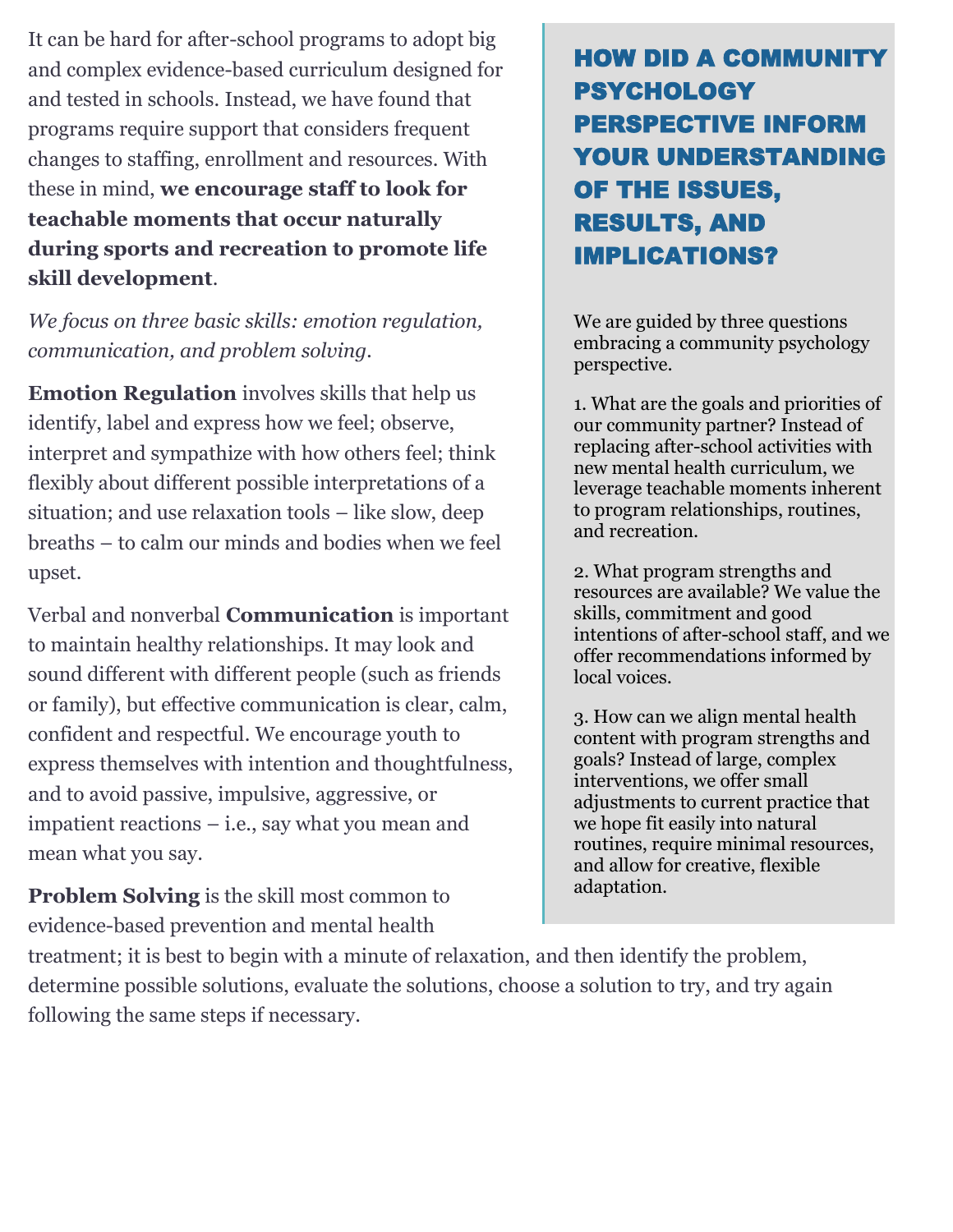We've summarized the steps of problem solving in an easy-to-remember acronym,

#### *Yes I Can*:

| $Y = Your$ peaceful place | $I =$ Identify the problem | $C =$ Come up with solutions       |
|---------------------------|----------------------------|------------------------------------|
| $E =$ Ease your muscles   |                            | $A =$ Anticipate impact & outcomes |
| $S =$ Slow your breathing |                            | $N =$ Need to decide and evaluate  |

#### *How to Make "Moments"*

For example, before starting an activity, Pre-Game Huddles are a time to review rules, introduce activities, and practice a life skills drill. After an activity, Post-Game Huddles are a time to leverage teachable moments that naturally occurred during sports and recreation. This includes praise for positive behaviors, conversations about good and bad examples of life skills (e.g., "Tell me about an example you observed of clear and direct communication?" or "Let's consider why it seemed difficult to work well as a team"). We can also use this time to extend skills to other relationships and settings (e.g., "Why can it be difficult to remain calm when you feel angry at school?"), and learn to relax (e.g., meditation or mindful minute). Hence, Pre- and Post-Game Huddles are brief (5 or 10 minutes), mirror traditional pre- and post-game coaching tools, apply evidence-based tools to maximize engagement and learning, and rely on repeat practice with feedback to encourage skills building for staff and youth.

#### *Staff Turnover Brings Change. Change Brings Opportunity!*

Turnover is typically perceived as an obstacle; organizations invest time and resources to train staff who then leave, taking with them what they've learned, and diminishing the return on investment for organizations. In after-school settings, turnover is expected, a function of the part-time, low-compensation nature of the positions. But transience may offer something more than it impedes. First, transience means a revolving door of new and energetic staff, not yet feeling stress or burnout, and eager to learn. Second, each new staff member brings unique talents and experiences; if we document and preserve what they contribute, then organizational social capital will grow, allowing their expertise to remain behind even when they leave.

#### *Results*

- ➢ Support leverages natural routines and teachable moments during sports and recreation.
- ➢ Content focuses on emotion regulation, communication, and problem solving.
- ➢ Support harnesses diverse, multidisciplinary skills and experience of after-school staff.